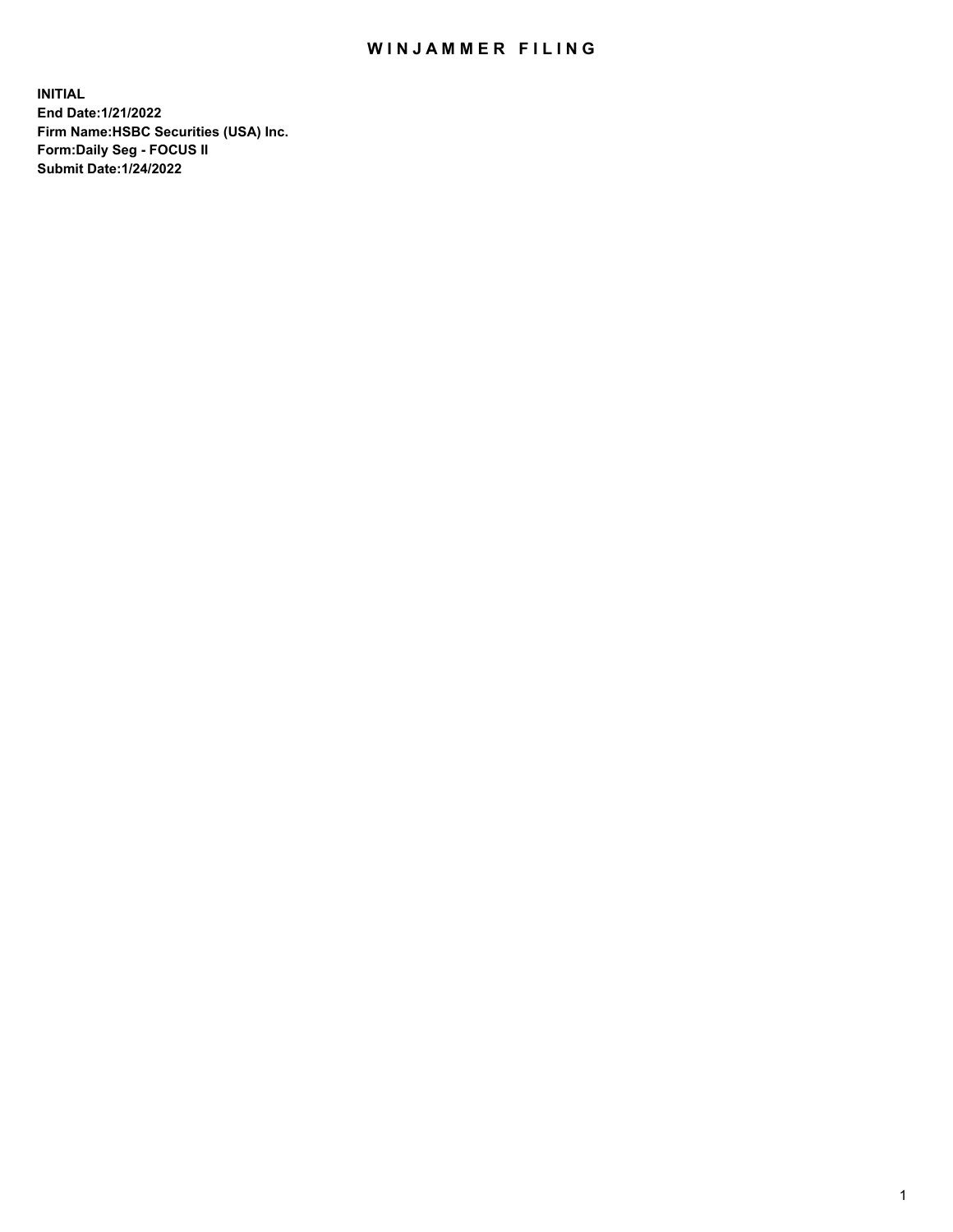**INITIAL End Date:1/21/2022 Firm Name:HSBC Securities (USA) Inc. Form:Daily Seg - FOCUS II Submit Date:1/24/2022 Daily Segregation - Cover Page**

| Name of Company                                                                                                                                                                                                                                                                                                                | <b>HSBC Securities (USA) Inc.</b>                          |
|--------------------------------------------------------------------------------------------------------------------------------------------------------------------------------------------------------------------------------------------------------------------------------------------------------------------------------|------------------------------------------------------------|
| <b>Contact Name</b>                                                                                                                                                                                                                                                                                                            | <b>Michael Vacca</b>                                       |
| <b>Contact Phone Number</b>                                                                                                                                                                                                                                                                                                    | 212-525-7951                                               |
| <b>Contact Email Address</b>                                                                                                                                                                                                                                                                                                   | michael.vacca@us.hsbc.com                                  |
| FCM's Customer Segregated Funds Residual Interest Target (choose one):<br>a. Minimum dollar amount: ; or<br>b. Minimum percentage of customer segregated funds required:% ; or<br>c. Dollar amount range between: and; or<br>d. Percentage range of customer segregated funds required between:% and%.                         | 96,000,000<br><u>0</u><br>0 <sub>0</sub><br>00             |
| FCM's Customer Secured Amount Funds Residual Interest Target (choose one):<br>a. Minimum dollar amount: ; or<br>b. Minimum percentage of customer secured funds required:%; or<br>c. Dollar amount range between: and; or<br>d. Percentage range of customer secured funds required between:% and%.                            | 15,000,000<br><u>0</u><br>0 <sub>0</sub><br>0 <sub>0</sub> |
| FCM's Cleared Swaps Customer Collateral Residual Interest Target (choose one):<br>a. Minimum dollar amount: ; or<br>b. Minimum percentage of cleared swaps customer collateral required:% ; or<br>c. Dollar amount range between: and; or<br>d. Percentage range of cleared swaps customer collateral required between:% and%. | 75,000,000<br><u>0</u><br><u>00</u><br>00                  |

Attach supporting documents CH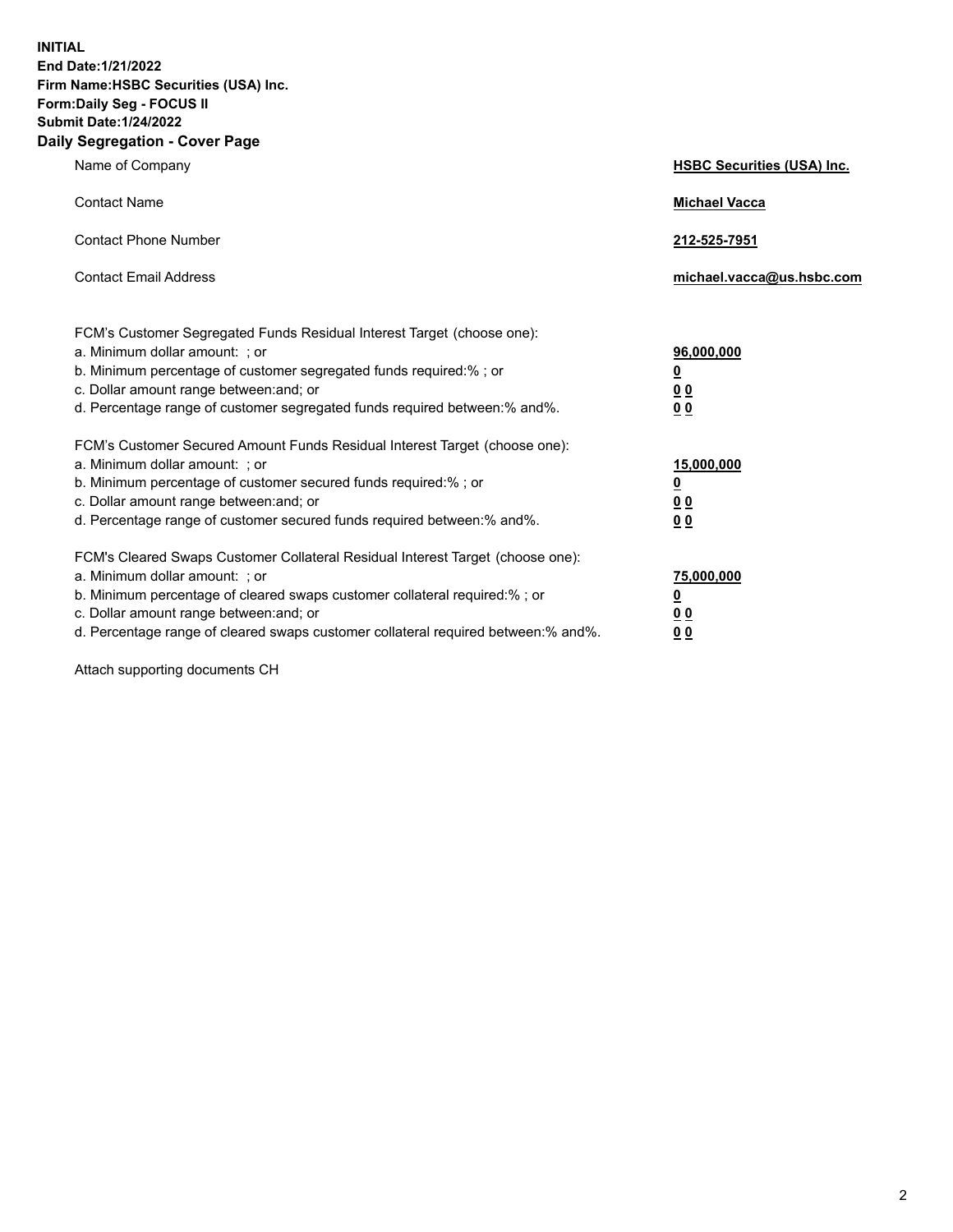**INITIAL End Date:1/21/2022 Firm Name:HSBC Securities (USA) Inc. Form:Daily Seg - FOCUS II Submit Date:1/24/2022 Daily Segregation - Secured Amounts**

|     | Foreign Futures and Foreign Options Secured Amounts                                               |                                                    |
|-----|---------------------------------------------------------------------------------------------------|----------------------------------------------------|
|     | Amount required to be set aside pursuant to law, rule or regulation of a foreign                  | $0$ [7305]                                         |
|     | government or a rule of a self-regulatory organization authorized thereunder                      |                                                    |
| 1.  | Net ledger balance - Foreign Futures and Foreign Option Trading - All Customers                   |                                                    |
|     | A. Cash                                                                                           | 129,029,223 [7315]                                 |
|     | B. Securities (at market)                                                                         | 22,997,596 [7317]                                  |
| 2.  | Net unrealized profit (loss) in open futures contracts traded on a foreign board of trade         | -35,424,519 [7325]                                 |
| 3.  | Exchange traded options                                                                           |                                                    |
|     | a. Market value of open option contracts purchased on a foreign board of trade                    | $0$ [7335]                                         |
|     | b. Market value of open contracts granted (sold) on a foreign board of trade                      | $0$ [7337]                                         |
| 4.  |                                                                                                   |                                                    |
| 5.  | Net equity (deficit) (add lines 1. 2. and 3.)                                                     | 116,602,300 [7345]                                 |
|     | Account liquidating to a deficit and account with a debit balances - gross amount                 | <b>1,547,731</b> [7351]                            |
|     | Less: amount offset by customer owned securities                                                  | <u>-1,<b>547,557</b> [</u> 7352] <u>174</u> [7354] |
| 6.  | Amount required to be set aside as the secured amount - Net Liquidating Equity                    | 116,602,474 [7355]                                 |
|     | Method (add lines 4 and 5)                                                                        |                                                    |
| 7.  | Greater of amount required to be set aside pursuant to foreign jurisdiction (above) or line<br>6. | 116,602,474 [7360]                                 |
|     | FUNDS DEPOSITED IN SEPARATE REGULATION 30.7 ACCOUNTS                                              |                                                    |
| 1.  | Cash in banks                                                                                     |                                                    |
|     | A. Banks located in the United States                                                             | 18,320,416 [7500]                                  |
|     | B. Other banks qualified under Regulation 30.7                                                    | 0 [7520] 18,320,416 [7530]                         |
| 2.  | <b>Securities</b>                                                                                 |                                                    |
|     | A. In safekeeping with banks located in the United States                                         | 22,997,596 [7540]                                  |
|     | B. In safekeeping with other banks qualified under Regulation 30.7                                | 0 [7560] 22,997,596 [7570]                         |
| 3.  | Equities with registered futures commission merchants                                             |                                                    |
|     | A. Cash                                                                                           | $0$ [7580]                                         |
|     | <b>B.</b> Securities                                                                              | $0$ [7590]                                         |
|     | C. Unrealized gain (loss) on open futures contracts                                               | $0$ [7600]                                         |
|     | D. Value of long option contracts                                                                 | $0$ [7610]                                         |
|     | E. Value of short option contracts                                                                | 0 [7615] 0 [7620]                                  |
| 4.  | Amounts held by clearing organizations of foreign boards of trade                                 |                                                    |
|     | A. Cash                                                                                           | $0$ [7640]                                         |
|     | <b>B.</b> Securities                                                                              | $0$ [7650]                                         |
|     | C. Amount due to (from) clearing organization - daily variation                                   | $0$ [7660]                                         |
|     | D. Value of long option contracts                                                                 | $0$ [7670]                                         |
|     | E. Value of short option contracts                                                                |                                                    |
| 5.  | Amounts held by members of foreign boards of trade                                                | 0 [7675] 0 [7680]                                  |
|     |                                                                                                   |                                                    |
|     | A. Cash                                                                                           | 136,268,061 [7700]                                 |
|     | <b>B.</b> Securities                                                                              | 0 [7710]                                           |
|     | C. Unrealized gain (loss) on open futures contracts                                               | -35,424,519 [7720]                                 |
|     | D. Value of long option contracts                                                                 | $0$ [7730]                                         |
|     | E. Value of short option contracts                                                                | <u>0</u> [7735] 100,843,542 [7740]                 |
| 6.  | Amounts with other depositories designated by a foreign board of trade                            | 0 [7760]                                           |
| 7.  | Segregated funds on hand                                                                          | $0$ [7765]                                         |
| 8.  | Total funds in separate section 30.7 accounts                                                     | 142,161,554 [7770]                                 |
| 9.  | Excess (deficiency) Set Aside for Secured Amount (subtract line 7 Secured Statement               | 25,559,080 [7380]                                  |
|     | Page 1 from Line 8)                                                                               |                                                    |
| 10. | Management Target Amount for Excess funds in separate section 30.7 accounts                       | 15,000,000 [7780]                                  |
| 11. | Excess (deficiency) funds in separate 30.7 accounts over (under) Management Target                | 10,559,080 [7785]                                  |
|     |                                                                                                   |                                                    |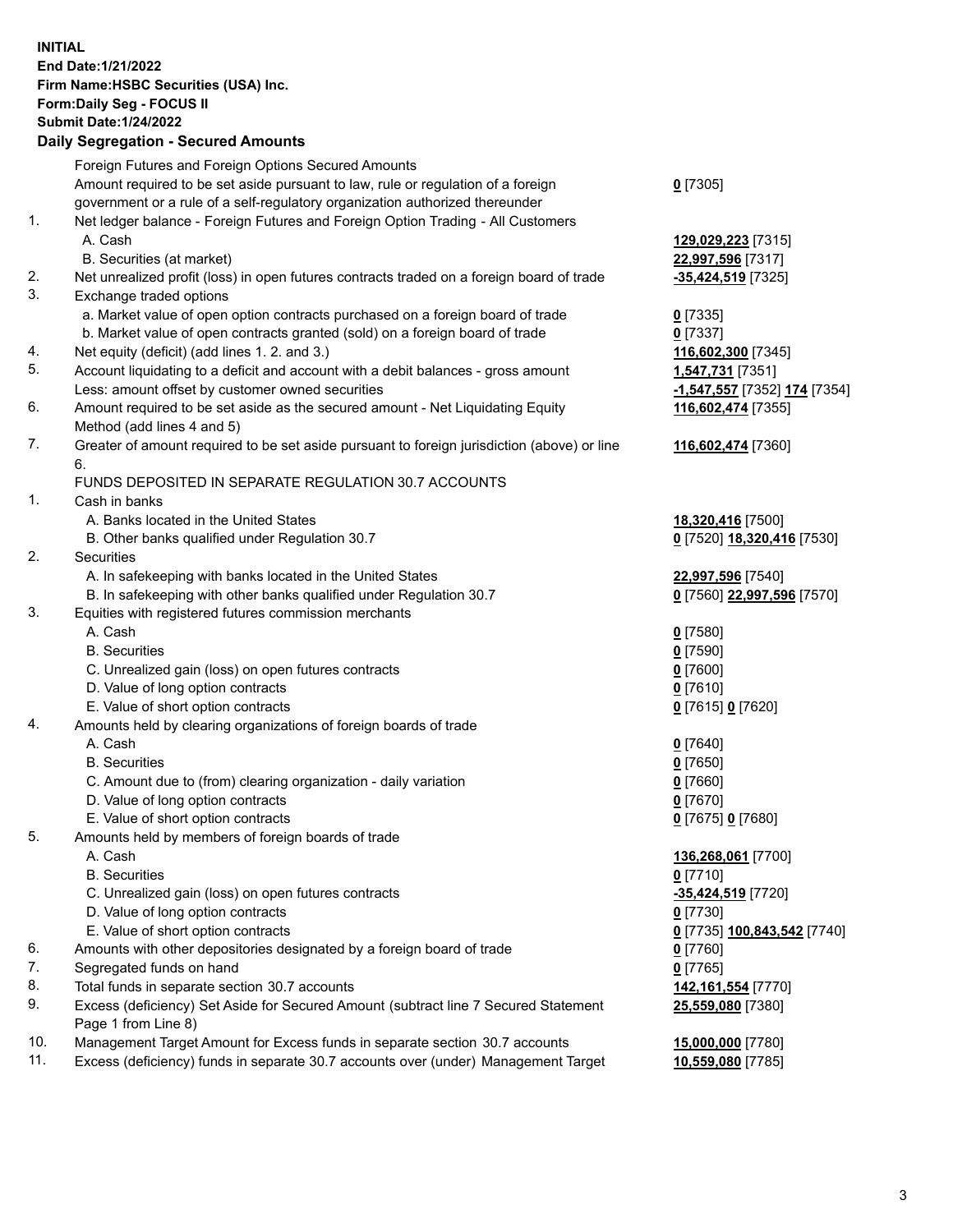**INITIAL End Date:1/21/2022 Firm Name:HSBC Securities (USA) Inc. Form:Daily Seg - FOCUS II Submit Date:1/24/2022 Daily Segregation - Segregation Statement** SEGREGATION REQUIREMENTS(Section 4d(2) of the CEAct) 1. Net ledger balance A. Cash **3,600,760,666** [7010] B. Securities (at market) **950,998,158** [7020] 2. Net unrealized profit (loss) in open futures contracts traded on a contract market **-1,896,173,125** [7030] 3. Exchange traded options A. Add market value of open option contracts purchased on a contract market **876,488,134** [7032] B. Deduct market value of open option contracts granted (sold) on a contract market **-165,089,050** [7033] 4. Net equity (deficit) (add lines 1, 2 and 3) **3,366,984,783** [7040] 5. Accounts liquidating to a deficit and accounts with debit balances - gross amount **2,176,522** [7045] Less: amount offset by customer securities **-2,176,522** [7047] **0** [7050] 6. Amount required to be segregated (add lines 4 and 5) **3,366,984,783** [7060] FUNDS IN SEGREGATED ACCOUNTS 7. Deposited in segregated funds bank accounts A. Cash **76,535,985** [7070] B. Securities representing investments of customers' funds (at market) **0** [7080] C. Securities held for particular customers or option customers in lieu of cash (at market) **92,522,025** [7090] 8. Margins on deposit with derivatives clearing organizations of contract markets A. Cash **2,077,132,724** [7100] B. Securities representing investments of customers' funds (at market) **0** [7110] C. Securities held for particular customers or option customers in lieu of cash (at market) **833,015,209** [7120] 9. Net settlement from (to) derivatives clearing organizations of contract markets **-331,333,736** [7130] 10. Exchange traded options A. Value of open long option contracts **876,488,134** [7132] B. Value of open short option contracts **-165,089,050** [7133] 11. Net equities with other FCMs A. Net liquidating equity **-817,432** [7140] B. Securities representing investments of customers' funds (at market) **0** [7160] C. Securities held for particular customers or option customers in lieu of cash (at market) **23,585,938** [7170] 12. Segregated funds on hand **1,874,986** [7150] 13. Total amount in segregation (add lines 7 through 12) **3,483,914,783** [7180] 14. Excess (deficiency) funds in segregation (subtract line 6 from line 13) **116,930,000** [7190] 15. Management Target Amount for Excess funds in segregation **96,000,000** [7194]

16. Excess (deficiency) funds in segregation over (under) Management Target Amount Excess

**20,930,000** [7198]